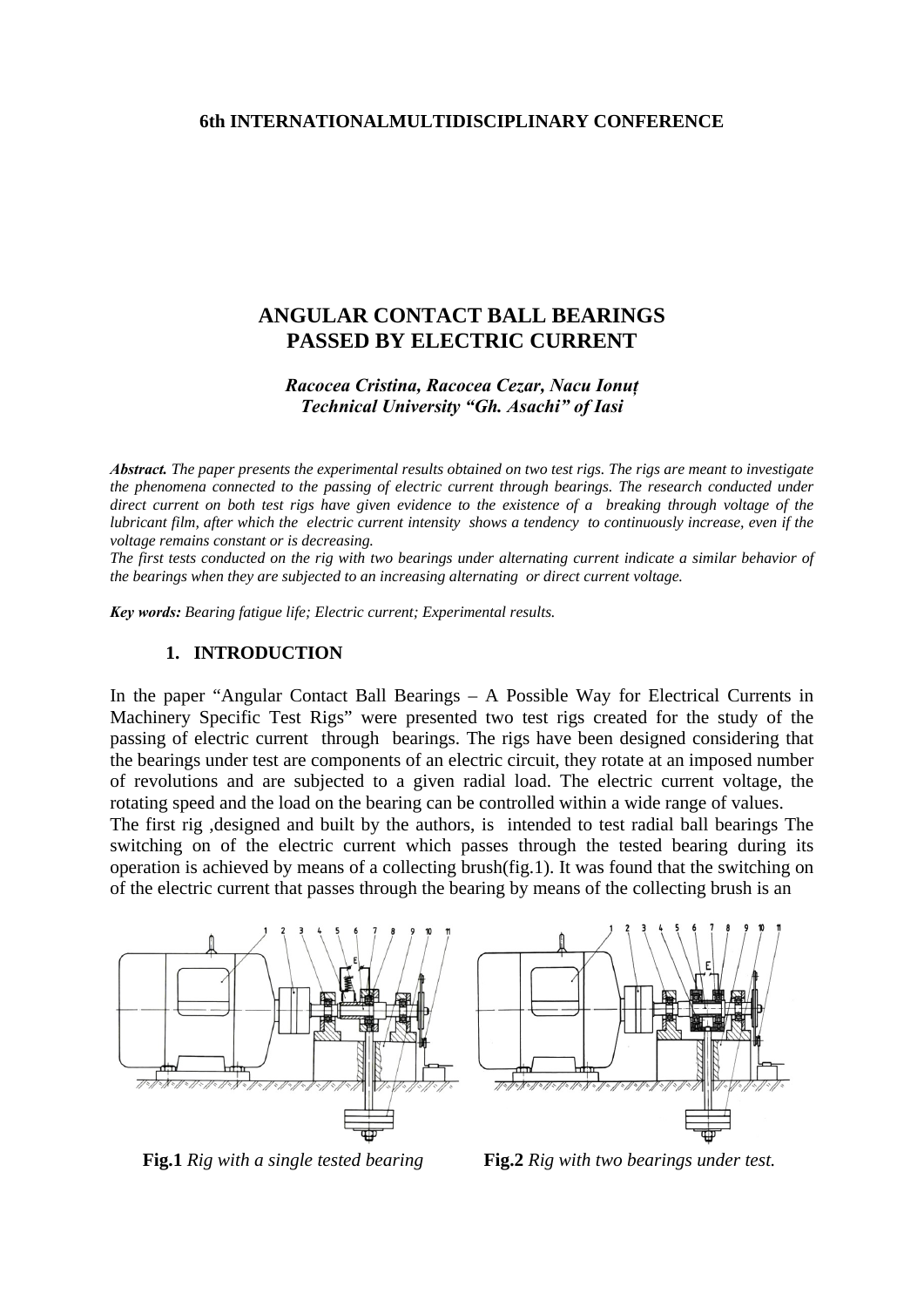impediment, as the electric resistance of the collecting brush is of the same order of magnitude with the electric resistance of the bearing. On the other hand, between the collecting brush and the bronze bushing there occurs a sliding friction which is totally different from the rolling friction that develops in the bearing during operation. For this reason, the presence of the collecting bush generates important errors, especially in testing the bearings under alternating current.

The second rig removes the drawbacks found in the former one. Instead of the collecting brush, another bearing, identical to the former one, was placed there. In this way two electric serially connected roller bearings are tested.

## **2. Experimental tests conducted on the one-bearing test rig**

 The experimental tests were carried out on a 6203 2RS bearing which is currently manufactured by KOYO Romania S.A. from Alexandria . This is a general use bearing which is part of the electric low power rotating machinery, e.g. automobile alternators.

Three types of lubricants were used during test time: ALVANIA R2, BEACON 325 and silicone grease. In terms of electric current passing through bearings, the main characteristic of the lubricating films used is their electric resistivity. A terra-ohmmeter E6-13A was used to measure it, and the results were the following:

- lubricating film BEACON 325:  $\rho_{volume} = 9.15 \cdot 10^7 \Omega \cdot m$
- lubricating film ALVANIA R2:  $\rho_{volume} = 2.12 \cdot 10^9 \Omega \cdot m$
- silicone grease:  $\rho_{volume} = 2.0 \cdot 10^{11} \Omega m$

Another important element which influences decisively the passing of the current through bearings is the thickness of the lubricating film between the bearing races and the rolling balls during operation. In the case of a punctual contact between the bearing races and the rolling balls, as is the situation with the 6203 2RS bearing, determining the thickness of the lubricating film is a complex issue which supposes solving a system of equations in which intervene: Reynolds' equation of lubricant flow by two directions, the equation of elastic deformations in the contact and vicinity area, the equations of lubricant viscosity and density variations with pressure and temperature, and the equation of the energy balance and the finding of temperature distribution in the lubricating film, depending on the frictions within the film.

The most widely used solutions for these equations system are those obtained by Dawson and Hamrook in determining the minimum and central thicknesses of the lubricating film in a punctual contact, under isothermal conditions. The estimation of the lubricating system in the points of contact between the bearing races and the rolling balls is achieved using the lubricating parameters  $\lambda$  in the point of contact of the ball with the two rings, the interior and the exterior one. In order to show the differences which occur when the electric current passes through various types of lubricant, the test at a revolution  $n = 1200$  rev/min and a radial load *Fr = 15 N* was considered significant.

In this situation, the lubricating parameter  $\lambda$  in the point where the ball makes contact with both rings is  $\lambda > 3$ , which ensures an entirely hydro-dynamic lubrication.

The bearing under test was lubricated, in turn, with BEACON 325, ALVANIA R2 and silicone grease. The tests were done after about an hour from turning on the rig, when the thermal regime of the bearing operation had been stabilized, by applying on the bearing a continuous voltage from a battery. The applied voltage value modification was made by means of a potentiometer, while the voltage and the intensity were measured using a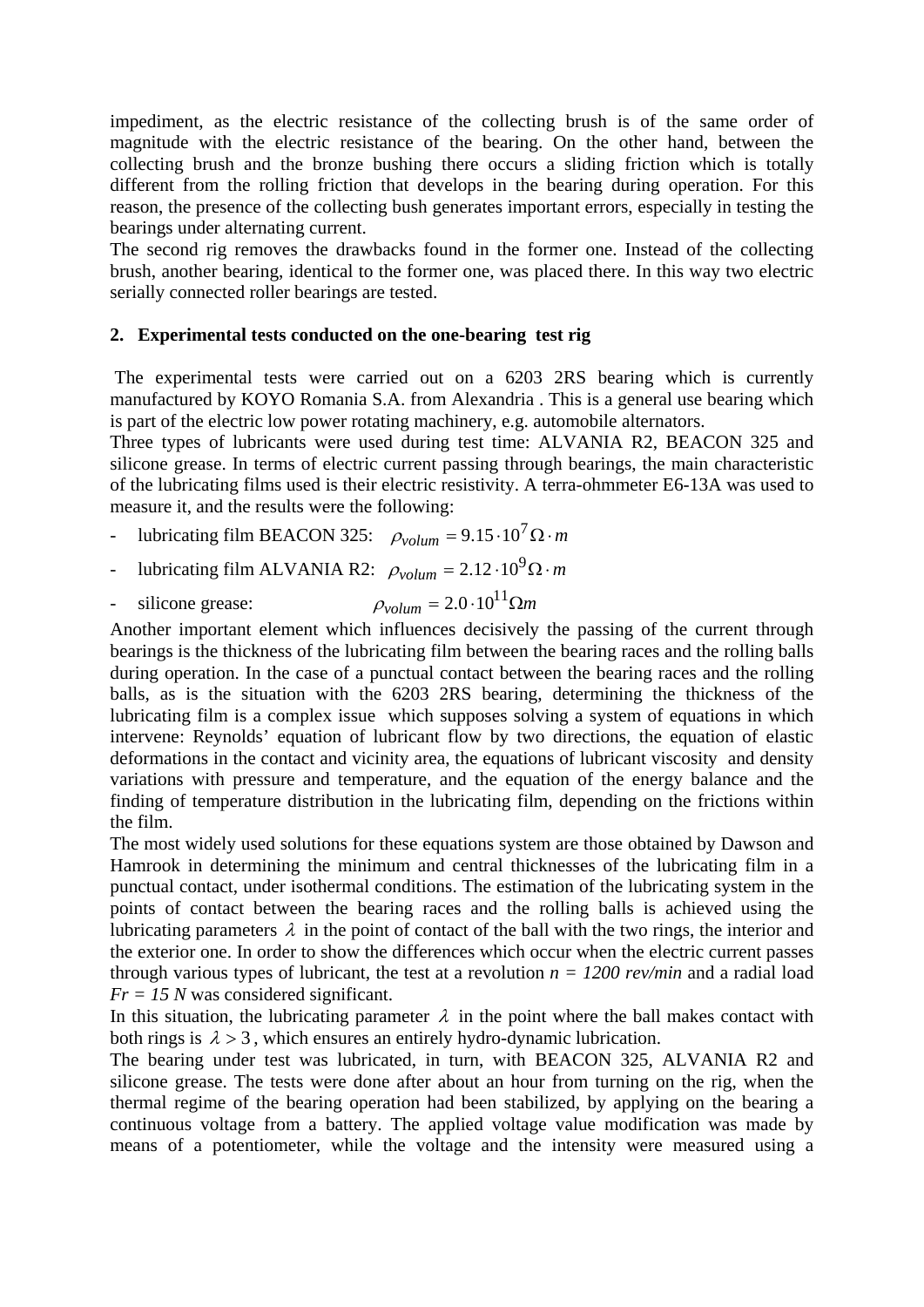voltmeter and an ammeter, respectively. Fig.3 shows the way in which the voltage applied on the tested bearing depended on the electric current intensity  $U(I)$ .



**Fig.3** *Lubricating films of various resistivities*.

In all these cases we saw that, at low voltage, the intensity of the current passing through the tested bearing is low, but, after the film was broken through, it increases , even if the voltage applied on the two rings of the bearing remains constant, or decreases. This phenomenon may be explained by the ionizing of the lubricant in the balls and bearing races contact area. At the same time, the magnitude of the breakthrough voltage of the lubricant is higher when the lubricants have a higher resistively.

All three types of lubricant were tested on that occasion: BEACON 325, ALVANIA R2 and the silicone Vaseline, while modifying the radial load and the testing revolutions. As ALVANIA R2 is mostly used in lubricating radial ball bearings, it was considered to be a representative one.

In order to show the influence of the radial load on the electric current passing through, the 6203 2RS bearing was consistently lubricated with ALVANIA R2, was subjected to a rotational speed of *1200rev/min*., which ensures a hydro-dynamic lubrication of the bearing, and was tested, successively, at 5 radial loads, of *5N, 15N, 23.5N, 34N,* and *43N*. The voltage dependence on the electric current intensity when the loads of *5N, 23.5N*, and *43N* were applied, are presented in Fig.4.



**Fig.4** *The influence of radial testing load*.

Analyzing these diagrams, we can see that the lubricant breakthrough voltage tends to decrease from *1,6 V(cc)*, for the radial load *Fr = 5 N*, to a voltage of *1,18 V(cc)* for a radial load of  $Fr = 43 N$ . This fact is explainable as the thickness of the lubricating film decreases as well, from  $0.265 \mu m$  to  $0.227 \mu m$  in the point of contact between the ball and the interior ring, and from  $0.235 \mu m$  to  $0.278 \mu m$  in the point of contact between the ball and the exterior ring. The most interesting results are those which show the dependencies created when the electric current passes through the bearing at various testing speeds. To this purpose, we tested the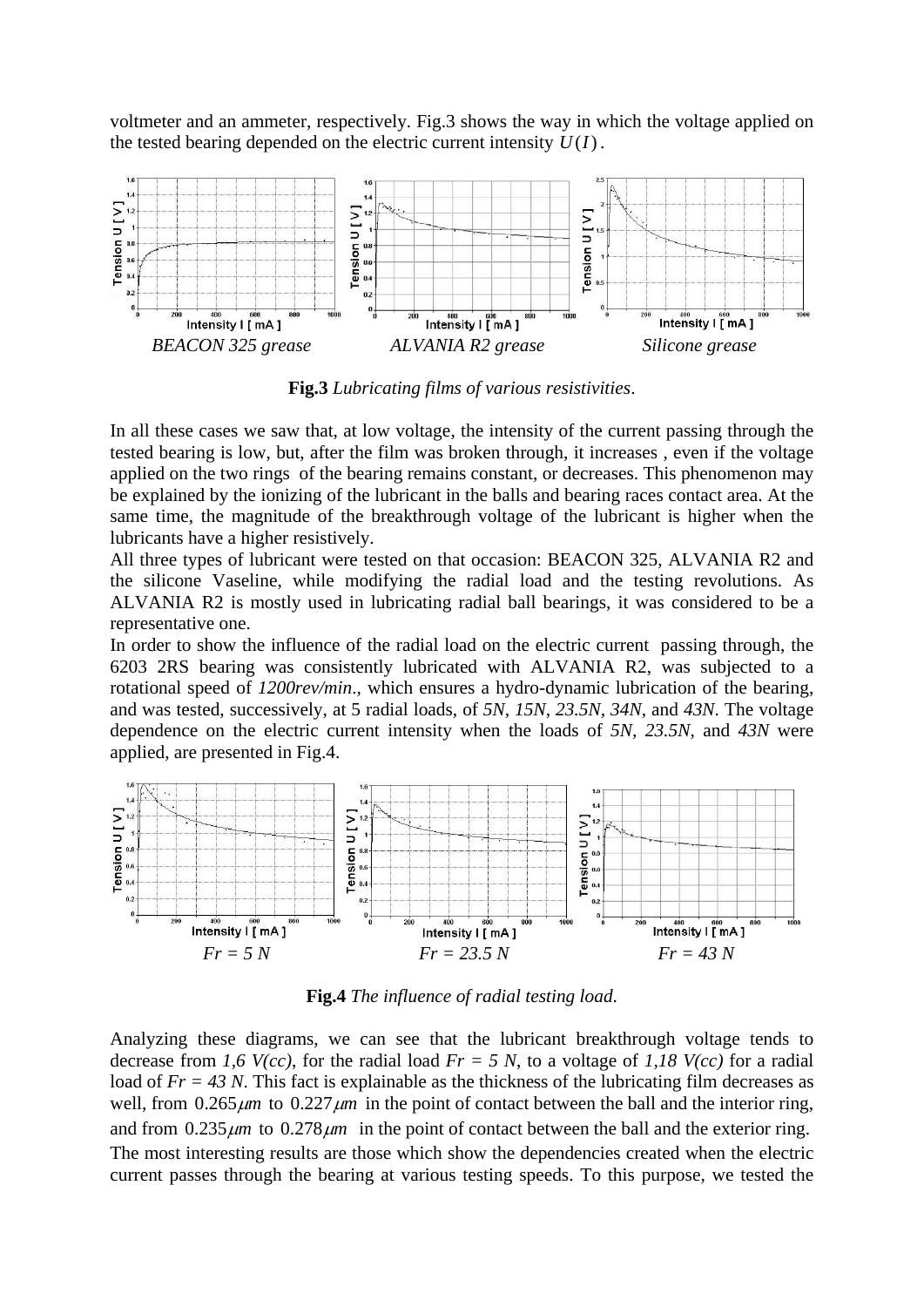same type of bearing, 6203 2RS, when lubricating it with ALVANIA R2, and loading it by a radial force *Fr = 15 N* at various speeds ranging between *n = 100 rev/min* and  $n = 1600 \, \text{rev/min}$ . These tests sweep all the lubrifying regimes, starting with the limit lubrication at the speed of  $n = 100rev/min$ , to the hydro-dynamic lubrication at the speed of  $n \ge 1200$ rev/min.

The dependence of voltage on the electric current intensity in various regimes of lubrication is shown in Fig.5. Thus, for *n = 100 rev/min* the lubrication is limit; for *n = 200 rev/min* the



lubrifying regime is mixed; for  $n = 600$  rev/min the lubrifying regime is elasto-hydrodynamic (EHD), while for  $n = 1400$  rev/min the lubrifying regime is hydro-dynamic.

In the limit lubrifying case, voltages of  $20...80mV$  applied on the bearing lead to electric current intensities of  $3...5mV$ . This phenomenon may be explained due to the existence of the contact between the roughness of the ball and that of the rolling race. Currents higher than  $7mA$  occur at voltages in excess of  $0.2V$ , and the voltage stabilizes itself around the value of  $0.72V$ .

When the rotational speeds range between 400...800rev/min, there occurs an elasto-hydrodynamic lubrication, the balls being separated from the rolling races by a very thin film which can be easily broken through by the electric current.

When the rotational speeds are higher than 1000 rev/min, the lubrication is hydro-dynamic; at this moment there occurs a voltage peak which will break through the lubricant film, after which the voltage decreases, while the electric current intensity tends to continuously increase.

## **3. EEPERIMENTAL TESTS ON THE RIG WITH TWO BEARINGS**

The experimental tests were made on 6206 2RS bearings, as they are frequently used in the construction of electric rotational machinery. The flowchart of the test rig is shown in Fig. 2. On this rig the measuring of the voltage and of the input electric current intensity, determined by the two serially connected bearings under test is done by means of a data acquisition plate, the data being subsequently processed using the PC soft – Lab VIEW. This rig eliminates the



**Fig.6.** *Test Rig Flowchart*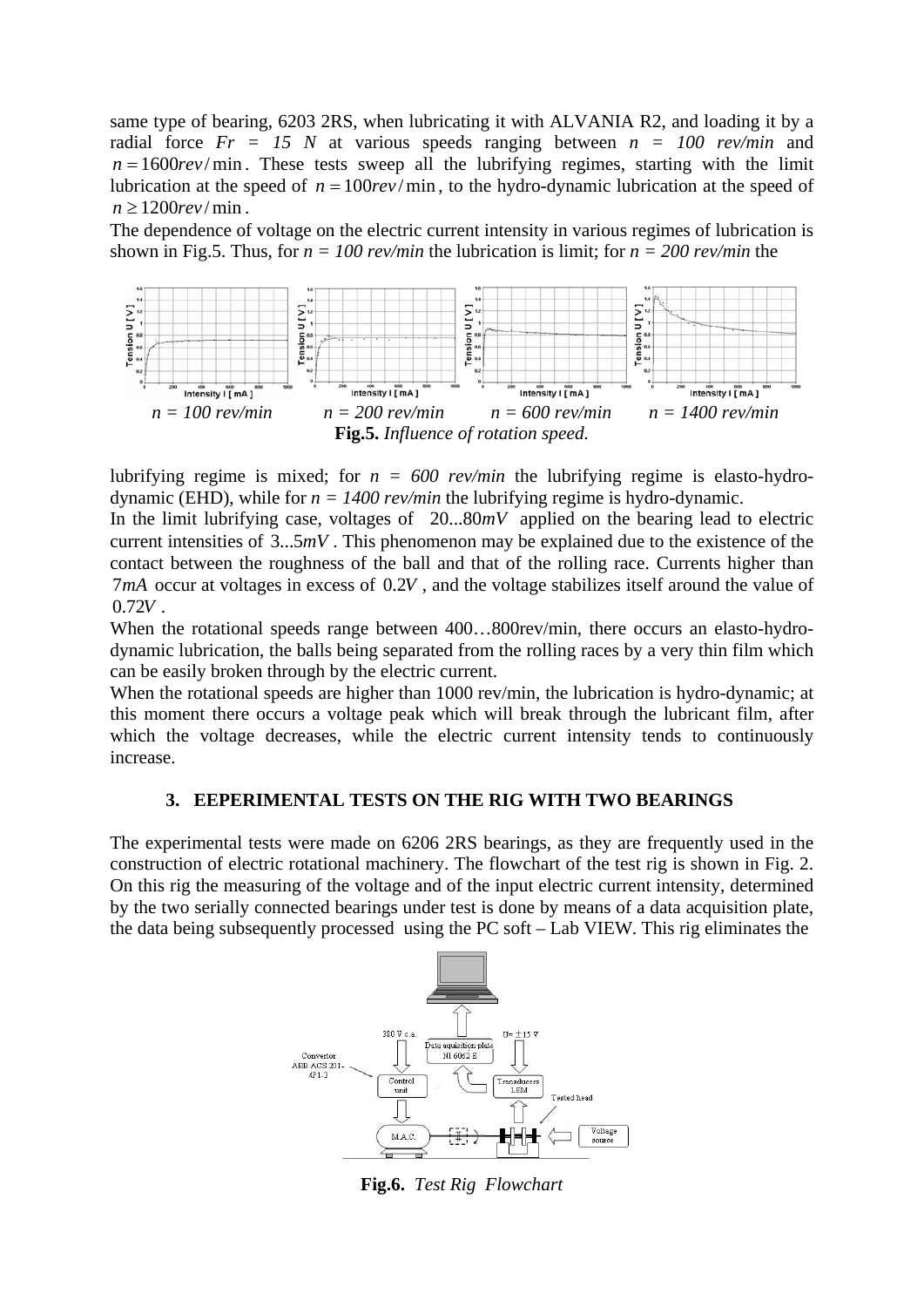errors in processing the experimental data introduced by the presence of the collecting bush which is serially connected within the electric circuit of the tested bearing.(Fig.1)

The first experimental tests conducted on the new rig implied the application of direct current voltage on the bearings. These first tests were highly influenced by the electric phenomena generated by the converter which fed the driving motor of the rig. After screening the converter connecting wires, the level of spurious frequencies diminished by approx.10 times. The total removal of these errors was achieved by introducing some filters for the voltage and the current applied to the tested bearings in the experimental data processing flowchart created with the Lab VIEW soft. This way we managed to plot the diagrams  $U = f(D)$  very close to the ones obtained by processing the experimental results obtained on the rig with one tested bearing (Fig.7).





The test rig with two bearings (Fig.2) allowed us to conduct tests under alternating current conditions. A 50Hz alternating current obtained from an auto-transformer was applied to the bearings he variation in time of the voltage and the electric current intensities is presented in Fig.8.



It can be seen that, initially, at low alternating voltage values, the electric current had low values, proportional to voltage. At a given moment there occurs the breakthrough of the film, when the current increases up to 16A, while the voltage becomes stable at 2V, although the operating knob of the auto-transformer is rotated in the voltage increasing direction.